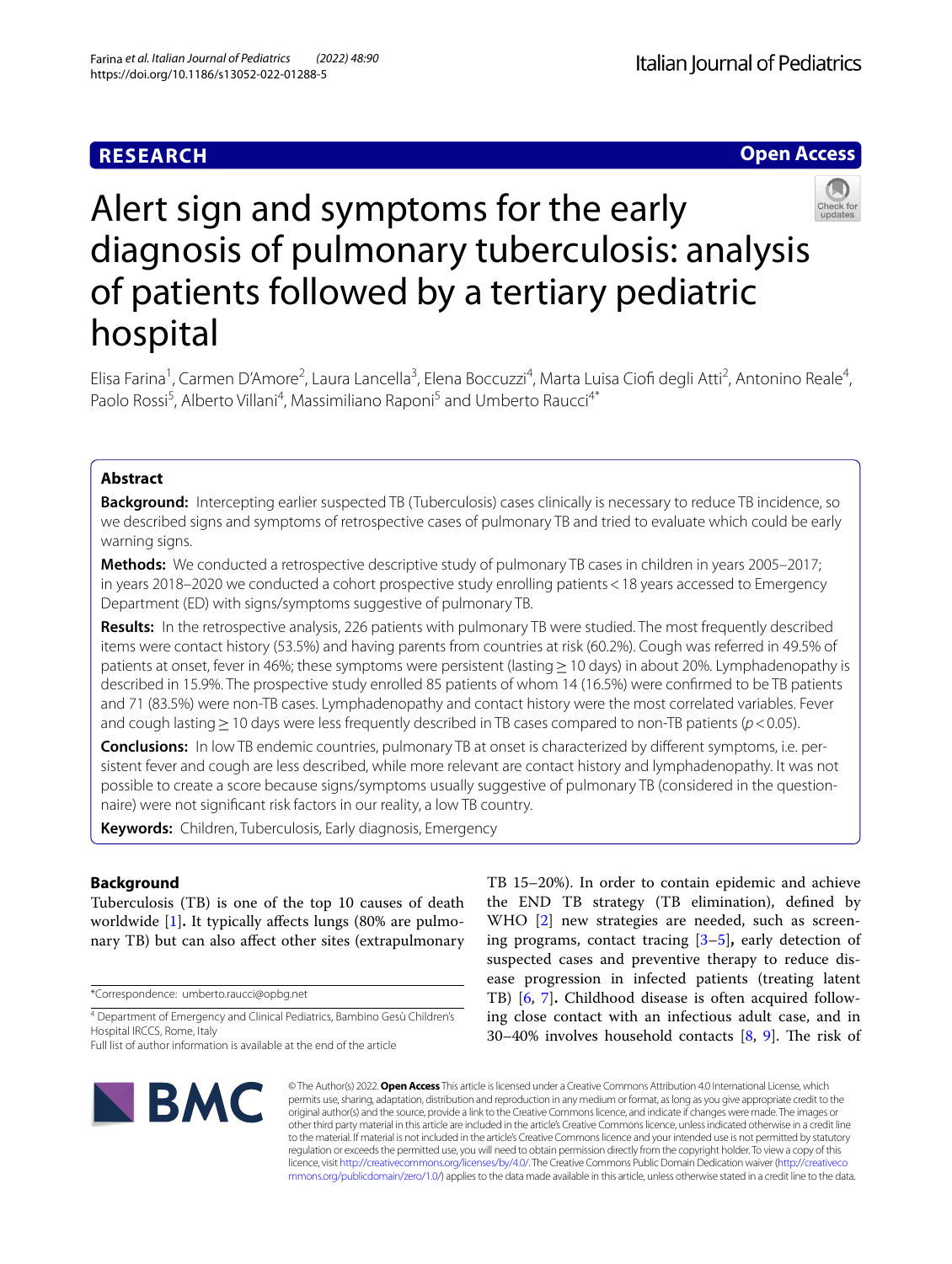progression is higher (40–50%) in children<5 years especially in the frst 12 months after infection [\[10](#page-6-8), [11\]](#page-6-9), and severe TB disease, including TB meningitis, is highest in infants (<2 years) and usually occurs within few months of primary infection [\[9](#page-6-7), [12\]](#page-6-10)**.** Adult risk of progression is lower, only 5% of patients infected develop active disease. Diagnosis of TB in children is often challenging because it's paucisyntomatic at onset; gold standard in diagnosis remains culture of bacteria, but as it can take up to 8 weeks, and considering the paucibacillary nature of childhood lung disease, microbiological confrmation is possible in 35–40% of children [[13\]](#page-6-11). In these cases diagnosis is based on the triad: clinical fndings, risk factors and radiographic pattern (Table [1](#page-1-0)) [\[14–](#page-6-12)[18\]](#page-7-0).

The most frequently reported symptoms in literature are unremitting cough ( $\geq$ 2 weeks duration) and persistent fever (>2–3 weeks) [[4,](#page-6-13) [19](#page-7-1)[–22](#page-7-2)]**.** Considering that most studies have been conducted in high prevalence countries [\[19](#page-7-1), [23–](#page-7-3)[26](#page-7-4)], we analyzed children's signs/symptoms, risk factors and anamnestic data of TB at onset in a low prevalence setting. So far several attempts have been made to validate clinical scores for the early diagnosis of pulmonary TB [[24](#page-7-5), [27–](#page-7-6)[29](#page-7-7)], but none of them have been internationally validated and in most cases without a control group  $[30]$  $[30]$  $[30]$ . The aim of the study was to describe signs and symptoms of retrospective cases of patients with pulmonary TB and to evaluate alerts that could intercept earlier suspected TB cases in emergency setting [[31,](#page-7-9) [32](#page-7-10)].

# **Methods**

The study was conducted at the Bambino Gesù Pediatric IRCCS in Rome, a tertiary urban pediatric hospital. The study was approved by the Ethics Committee of our Children's Hospital according to the Declaration of Helsinki.

# **Retrospective study**

The retrospective study included children $\leq$ 18 years through the electronic health records with diagnosis of pulmonary TB between 2005–2017 years, admitted to Hospital. The extracted data included age, sex, signs and symptoms at onset, risk factors, anamnestic data, diagnostic laboratory and imaging exams. Analyzing literature and our center's experience we created a questionnaire for a prospective study based on TB clinical presentation and risk factors, in order to create a clinical score.

## **Prospective study**

We analyzed patients conducted in the emergency department (ED) between 2018–2020 with symptoms suggestive of pulmonary TB. Children<18 years of age who arrived in the ED with one or more of the following inclusion criteria were recruited: Fever lasting  $\geq$  10 days; Cough lasting  $\geq$  10 days; Idiopathic weight loss in the past 3 months; Positive Mantoux and/or Interferon gamma release assay (IGRA/Quantiferon); Chest X-Ray suggestive for TB; History of contact with TB patient. Once recruited a questionnaire was administered to parents, assessing signs/symptoms and anamnestic data, and a written consent was obtained. Exclusion criteria were represented by chronic lung disease (like cystic fbrosis, patients with tracheostomy), infectious diseases (like Chickenpox, measles) or not giving written consent. Patients were followed up to the diagnostic defnition (TB or other diagnosis) by monitoring the data obtained from the electronic health records. Mantoux was read after 48–72 h after injection and considered positive according to national guidelines [\[20](#page-7-11)]**.**

#### **Statistical analysis**

Patients were characterized according to demographic and clinical characteristics. We compared signs and symptoms of TB patients identifed in the retrospective studies with those of the prospective one; moreover, TB-patients and non-TB patients were compared in the prospective study. Results were summarized as numbers and percentages (categorical variables) and as mean and standard deviation (SD)(continuous variables). Categorical variables were compared with  $\chi$ 2 or Fisher's 2-tailed exact test in a contingency table *r* x *c*; a Fisher test was used when the value in any of the cells of the contingency table was below fve. Continuous variables were compared with a Student's t-test. Unadjusted odds ratios (ORs) and confdence intervals (CIs) were computed through logistic regression modelling. A forward stepwise logistic regression analysis was used to determine the efect of independent risk factors for TB; those variables with p less than 0.20 were included in the multivariate analysis. Sensitivity, specifcity, positive predictive

<span id="page-1-0"></span>**Table 1** Characteristic triad for the diagnosis of tubercolosis

1) Hystory of recent contact with Tubercolosis

2) Positive Mantoux and/or IGRA (Interferon Gamma Release Assay)

3) Signs and symptoms typical of TB and/or. Suggestive radiologic patterns

persistent fever, unremitting cough, night sweats, fatigue, weight loss, hemoptysis, chest pain consolidations, pleural efusion, cavitation, miliary pattern, hilar adenopathy with or without airway compression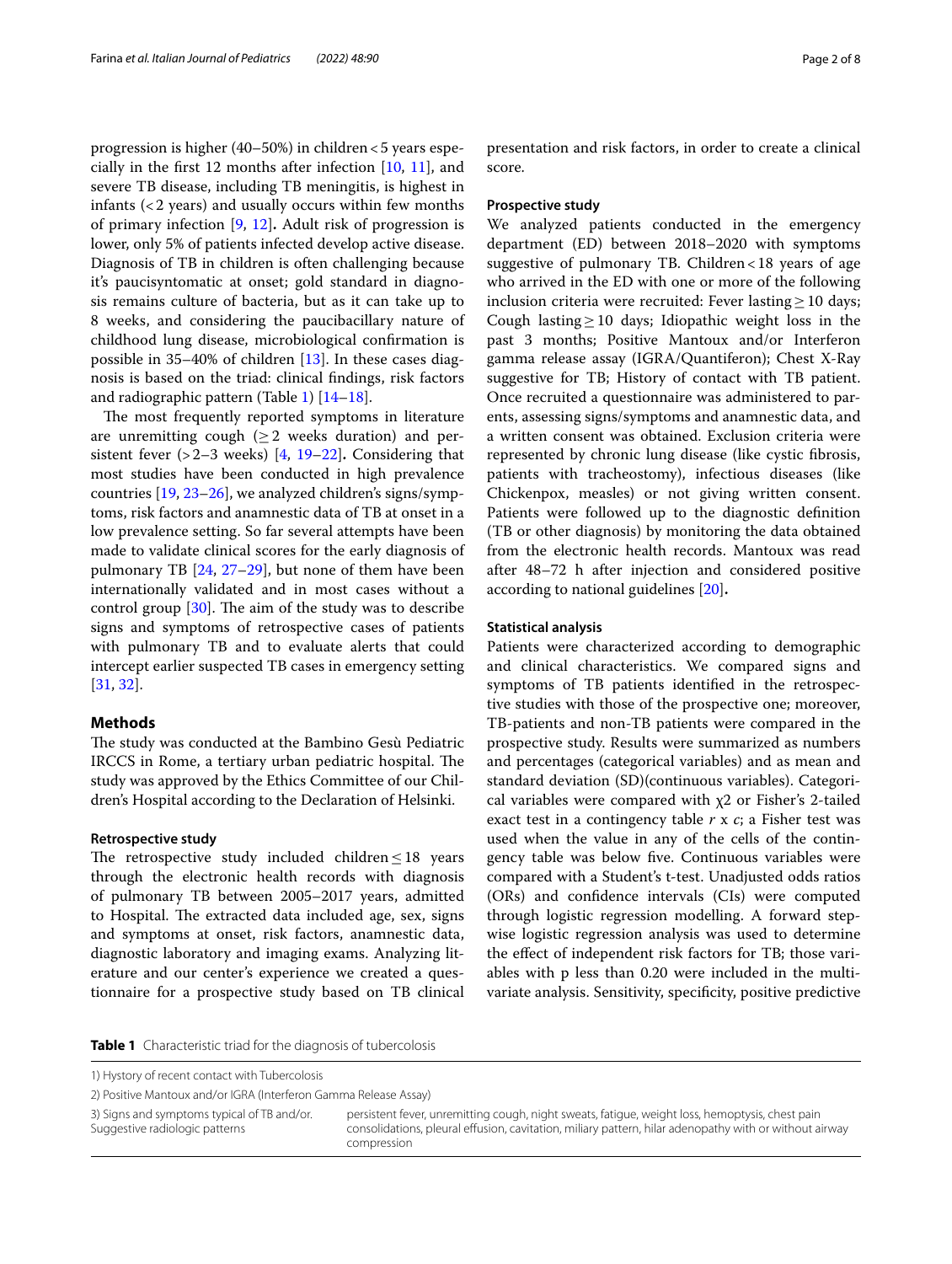value and negative predictive value were calculated for the identified risk factors. The statistical analysis was performed with STATA, statistical software version 13 (StataCorp, College Station, TX, USA).

# **Results**

# **Retrospective Study**

The retrospective study included 226 pediatric patients with a fnal diagnosis of pulmonary TB between 2005– 2017. Mean age was about 5.6 years  $(\pm 5.2)$ , most frequently male (52.2%, Table [2\)](#page-2-0).

Parents came from high risk countries in 136 cases (60.2%); contact history was referred in 121 patients (53.5%). Antibiotic therapy has been administered to 40.7% (*n*=92) of patients, and 98.9% (*n*=91) of them referred no beneft. Patients with positive Mantoux and/ or IGRA before admission were  $41.6\%$  ( $n=94$ ) and 16.4% (*n*=37), respectively; 29 patients (12.8%) were born in high-risk countries and 11 had history of travel to highrisk countries (4.9%). Few patients were immunosuppressed or received immunosuppressive therapy  $(n=4;$ 1.8%).

Cough was the most reported symptom at onset in 49.6% (*n*=112) of cases; persistent cough lasting≥10 days was referred in 21.7% (*n*=49) of patients (Table [2\)](#page-2-0). Fever occurred in 46% of patients (*n*=104) and in 19.4% of patients  $(n=44)$  it lasted  $\geq$  10 days. Other less frequently reported symptoms were lymphadenopathy (*n*=36; 15.9%), asthenia (*n*=35; 15.5%), weight loss (*n*=22; 9.7%), chest pain (*n*=16; 7.1%), hemoptysis (*n*=6; 2.6%) and night sweats (*n*=4; 1.8%).

The diagnostic tools used in our retrospective patients were IGRA, Mantoux and microbiological tests (culture, bacterioscopic and PCR). The latter were performed by collecting 3 gastric aspirate samples on 3 consecutive days. Mantoux and IGRA were positive in 92.9% (*n*=210) and 95.6% (*n*=216) of cases, respectively; 86 patients (42.2%) had positive results to microbiological cultures, 79 (37.6%) had positive PCR and 40 (18.0%) had positive results to bacterioscopic.

### **Prospective study**

The prospective study includes 85 patients including 14 with TB (16.5%) and 71 non-TB patients (83.5%) (Table [3\)](#page-3-0). Patients with TB were older than non-TB patients  $(9.6 \pm 5.7 \text{ versus } 5.9 \pm 4.5, \text{ respectively}; p = 0.01);$ no signifcant diferences between the two groups were observed by sex. Persistent cough lasting  $\geq 10$  days, is more frequently reported in non-TB patients (67.6% *versus* 21.4% of TB patients,  $p=0.002$ ;). Chest pain was described in 33.3% of TB patients with cough, compared to 22.9% of non-TB cases  $(p=0.6)$ ; hemoptysis is described in 1 non-TB patient.

<span id="page-2-0"></span>**Table 2** Demographic characteristics, risk factors and reported symptoms at onset in the retrospective population group

| VARIABLES                                              | $N = 226$     | $\frac{0}{0}$ |
|--------------------------------------------------------|---------------|---------------|
| Mean age (years) $\pm$ standard deviation (SD)         | $5.6 \pm 5.2$ |               |
| Sex                                                    |               |               |
| M                                                      | 118           | 52.2          |
| F                                                      | 108           | 47.8          |
| RISK FACTORS/ANAMNESTIC DATA                           |               |               |
| History of Contact                                     | 121           | 53.5          |
| Travel in high risk countries                          | 11            | 4.9           |
| Born in high risk country                              | 29            | 12.8          |
| Parents origin's from high risk countries              | 136           | 60.2          |
| Immunosuppression or immunosuppressive therapy         | 4             | 1.8           |
| Antibiotic therapy                                     | 92            | 40.7          |
| - With no benefit                                      | 91            | 98.9          |
| Positive Quantiferon (analyzed before hospitalization) | 37            | 16.4          |
| Positive Mantoux (analyzed before hospitalization)     | 94            | 41.6          |
| SIGNS/SYMPTOMS                                         |               |               |
| Cough                                                  | 112           | 49.6          |
| Cough lasting $\geq$ 10 days                           | 49            | 21.7          |
| Fever                                                  | 104           | 46.0          |
| Fever lasting $\geq 10$ days                           | 44            | 19.4          |
| Lymphadenopathy                                        | 36            | 15.9          |
| Asthenia                                               | 35            | 15.5          |
| Weight loss                                            | 22            | 9.7           |
| Chest pain                                             | 16            | 7.1           |
| Hemoptysis                                             | 6             | 2.6           |
| Night sweats                                           | 4             | 1.8           |
| <b>DIAGNOSTIC TOOLS</b>                                |               |               |
| Mantoux: positive $(+)$ ( $\geq$ 5 mm)                 | 210           | 92.9          |
| $QTF +$                                                | 216           | 95.6          |
| $Culture+$                                             | 86            | 42.2          |
| $PCR+$                                                 | 79            | 37.6          |
| Bacterioscopic+                                        | 40            | 18.0          |

*QTF* Quantiferon, *PCR* Polymerase Chain Reaction

Fever lasting  $\geq$  10 days was reported in 40.8% of non-TB patients compared to 7.1% of TB patients  $(p=0.02)$ . Lymphadenopathy was most frequently reported in TB patients ( $n=6$ ; 42.9%), compared to 15.5% ( $n=11$ ) of non-TB cases  $(p=0.03)$ . Night sweats were reported in 33.8% ( $n = 24$ ) of non-TB patients ( $p = 0.008$ ). Antibiotic therapy was administered to 69% of non-TB patients  $(n=49)$  and to 21.4%  $(n=3)$  of TB patients  $(p=0.002)$ ; patients receiving antibiotic therapy without improvement were  $77.5\%$   $(n=38)$  in non-TB patients and 100%  $(n=3)$  in TB patients  $(p=0.3)$ . Contact history was reported in 50% of patients with TB and in 7% of non-TB cases ( $p < 0.001$ ). No statistical differences between the two groups were observed for other anamnestic factors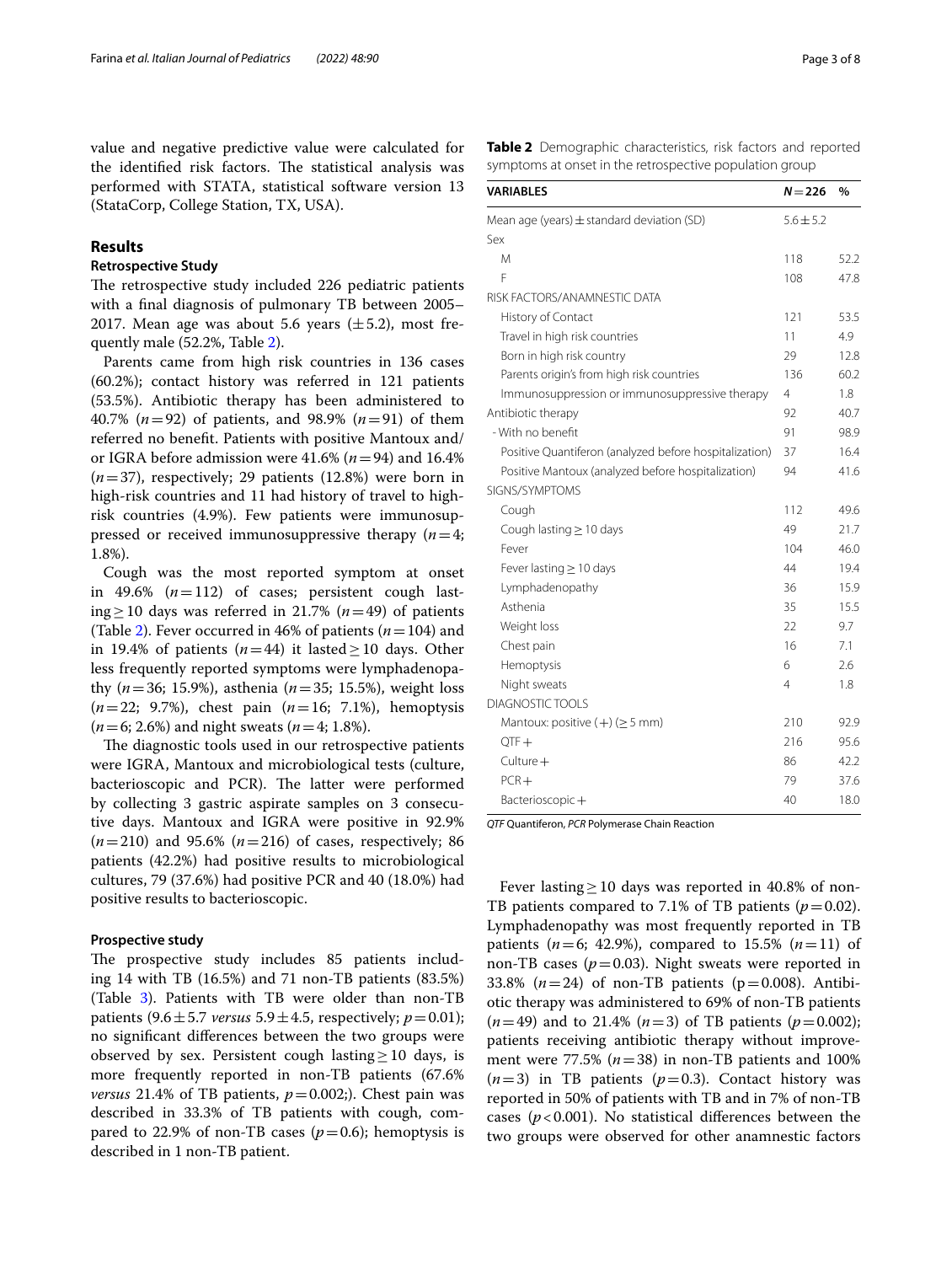<span id="page-3-0"></span>

|  | <b>Table 3</b> Demographic characteristics, risk factors and reported symptoms at onset of the prospective study |  |  |  |
|--|------------------------------------------------------------------------------------------------------------------|--|--|--|
|--|------------------------------------------------------------------------------------------------------------------|--|--|--|

| Variables in the Prospective study                  | TB cases $N = 14$ | $\%$ | Non TB cases $N = 71$ | $\%$ | P value |
|-----------------------------------------------------|-------------------|------|-----------------------|------|---------|
| Sex                                                 |                   |      |                       |      |         |
| Male                                                | 5                 | 35.7 | 39                    | 54.9 | 0.2     |
| Female                                              | 9                 | 64.3 | 32                    | 45.1 |         |
| Age (in years) Mean $\pm$ (SD)                      | $9.6 \pm 5.7$     |      | $5.9 \pm 4.5$         |      | 0.01    |
| RISK FACTORS/ANAMNESTIC DATA/SYMPTOMS               |                   |      |                       |      |         |
| Fever $\geq$ 10 days                                |                   | 7.1  | 29                    | 40.8 | 0.02    |
| Cough $\geq$ 10 days                                | 3                 | 21.4 | 48                    | 67.6 | 0.002   |
| -chest pain                                         |                   | 33.3 | 11                    | 22.9 | 0.6     |
| -hemoptysis                                         | $\mathbf{0}$      | 0.0  |                       | 2.1  | 0.9     |
| Asthenia                                            | 7                 | 50.0 | 43                    | 60.0 | 0.5     |
| Weight loss                                         | 3                 | 21.4 | 14                    | 19.7 | 0.9     |
| Lymphadenopathy                                     | 6                 | 42.9 | 11                    | 15.5 | 0.03    |
| Night sweats                                        | $\circ$           | 0.0  | 24                    | 33.8 | 0.008   |
| History of contact                                  | 7                 | 50.0 | 5                     | 7.0  | < 0.001 |
| Travel in high risk countries                       |                   | 7.1  | 7                     | 9.9  | 0.8     |
| Antibiotic therapy                                  | 3                 | 21.4 | 49                    | 69.0 | 0.002   |
| - no benefit                                        | 3                 | 100  | 38                    | 77.5 | 0.3     |
| Born in high risk country                           | $\overline{2}$    | 14.3 | 5                     | 7.1  | 0.4     |
| Immunosuppression or immunosuppres-<br>sive therapy | $\mathbf{0}$      | 0.0  | $\mathbf 0$           | 0.0  |         |

*TB* tubercolosis, *SD* Standard Deviation

as: born in high risk countries (14.3% TB cases *versus* 7.1% non-TB cases,  $p=0.4$ ), travel in high risk countries (7.1% TB cases *versus* 9.9% non-TB cases,  $p=0.8$ ), fatigue/asthenia (50% TB cases *versus* 60% non-TB cases, *p*=0.5) and weight loss (21.4% TB cases *versus* 19.7% non-TB cases,  $p=0.9$ ). None of the included patients was immunosuppressed or received immunosuppressive therapy.

Persistent cough lasting≥10 days was present in 21.7% of TB patients analyzed retrospectively and in 21.4% of TB cases in the prospective study; persistent fever lasting≥10 days was present in 19.0% of retrospective cases and 7.1% of prospective cases (Table [4](#page-3-1)).

The multivariate analysis identified history of contact and lymphadenopathy as risk factors for pulmonary TB (Table [5\)](#page-4-0).

# **Discussion**

TB diagnosis in children is often delayed because clinical presentation at onset is non-specifc and there isn't always a history of contact/exposure to a TB case. Furthermore, diagnostic methods available often don't

| Cough             | Cases in which duration Mean duration in days<br>is specified | (range min-max) | Min                                       | Max | <b>Prevalence of cases</b><br>with symptom<br>lasting $\geq$ 10 days |
|-------------------|---------------------------------------------------------------|-----------------|-------------------------------------------|-----|----------------------------------------------------------------------|
| Days              | 84                                                            | $20(1-171)$     |                                           | 171 | 49 (21.7%)                                                           |
| Fever             |                                                               |                 |                                           |     |                                                                      |
| Days              | 92                                                            | $12(1-90)$      |                                           | 90  | 43 (19.0%)                                                           |
| Prospective study |                                                               |                 |                                           |     |                                                                      |
| Variable          |                                                               | <b>TB</b> cases | Cases with symtpom lasting $\geq$ 10 days |     |                                                                      |
| N° patients       |                                                               | 14              |                                           |     |                                                                      |
| With Cough        |                                                               |                 | 3(21.4%)                                  |     |                                                                      |
| With Fever        |                                                               |                 | $1(7.1\%)$                                |     |                                                                      |

<span id="page-3-1"></span>**Table 4** Duration of cough and fever, comparison between retrospective and prospective studies Retrospective study

*TB* tubercolosis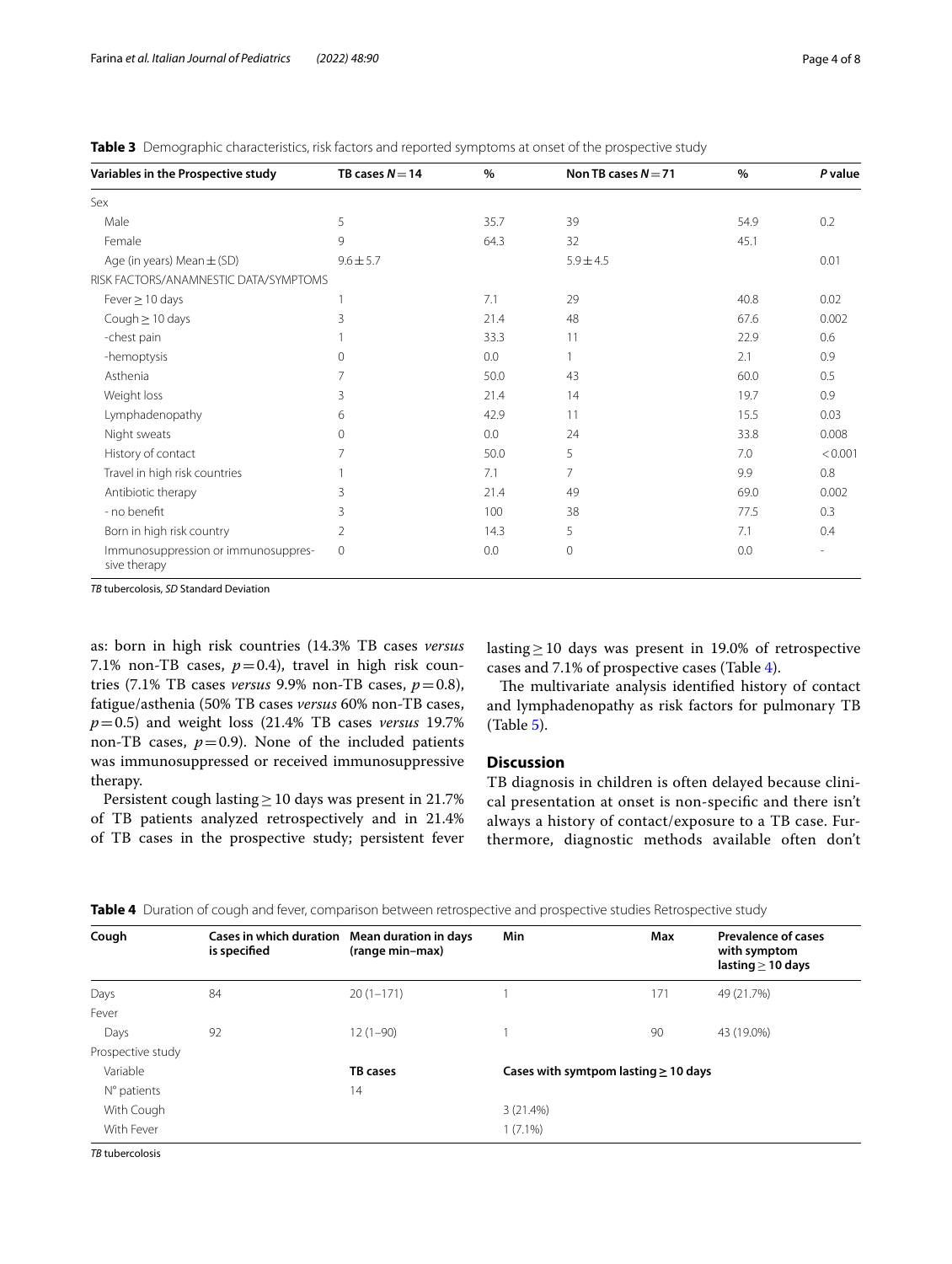<span id="page-4-0"></span>**Table 5** Risk factors for pulmonary tubercolosis: multivariate analysis

| Variables prospective<br>study |                    | Crude OR (IC 95%) Adjusted <sup>a</sup> OR (IC95%) |
|--------------------------------|--------------------|----------------------------------------------------|
| Fever $\geq$ 10 days           | $0.11(0.01 - 0.9)$ | $0.03(0.001 - 1.0)$                                |
| Cough $\geq$ 10 days           | $0.13(0.03 - 0.5)$ | $0.05(0.003 - 0.7)$                                |
| Lymphoadenopathy               | $4.1(1.2 - 14.1)$  | 28.6 (2.1-391.2)                                   |
| History of contact             | $13.2(3.3 - 52.8)$ | 19.8 (1.4-287.0)                                   |
| Weight loss                    | $1.1(0.3-4.5)$     | $6.9(0.4 - 117.5)$                                 |

 $^{\rm a}$  adjusted for fever $\geq$  10 days, cough $\geq$  10 days, lymphadenopathy, history of contact and weight loss

give immediate confirmation  $[33]$  $[33]$  $[33]$ . The two cohorts analyzed (retrospective and prospective) allowed us to extrapolate signs/symptoms at onset and anamnestic data (including risk factors), in order to evaluate whether there's a diferent clinical presentation and/or diferent risk factors in low a prevalence country compared to what is described in literature. In the prospective study a questionnaire was administered to parents, assessing clinical symptoms and anamnestic data. So far most studies have been conducted in high TB incidence countries [[19](#page-7-1), [23](#page-7-3)[–26,](#page-7-4) [34\]](#page-7-13). In these countries, the correlation between respiratory symptoms and TB may be diferent than in low endemic countries. In addition, risk factors may also have a diferent weight, for example contact with a TB case may be a less discriminating factor as frequently present in anamnesis, meanwhile in low-endemic countries it assumes a greater weight.

Contact is one of the most signifcantly correlated risk factor, described in 53.5% of patients with TB in the retrospective study and in 50% of cases in the prospective study, while only 7% among non-TB patients (prospective study). The OR (adjusted 19.8) confirms the correlation between contact and TB, as in other studies where contact is a frequently described risk factor  $(53.2-65.2%$  of patients)  $[20, 29, 35]$  $[20, 29, 35]$  $[20, 29, 35]$  $[20, 29, 35]$  $[20, 29, 35]$ . Therefore this data will certainly have a relevant weight in a clinical score. Unfortunately, a child is often just a sentinel case of an adult infection [[36\]](#page-7-15).

Another important risk factor is having parents from countries at risk, as highlighted in our retrospective series in 60.2% of cases and confrmed in other studies [[20,](#page-7-11) [37](#page-7-16), [38](#page-7-17)]. In the prospective study parents didn't declare on the questionnaire their citizenship/native country, so we don't have this data (question to add to the questionnaire proposed).

Being born in countries at risk is infrequent in our cohorts (12.8% of retrospective cases, 14.3% of prospective). This obviously depends on the country in which the study is performed, for example in USA a higher percentage is described (31% of children with TB are born abroad) [\[38](#page-7-17)].

Another variable investigated is use of antibiotic therapy and whether with or no beneft. In our study almost all of our TB patients treated previously with frst-line antibiotics had no beneft: in the retrospective cohort 91/92 (98.9%) referred no beneft; in the prospective study 3/3 (100%). Comparing the prospective TB and non-TB cases (Table  $4$ ), antibiotic therapy was mostly prescribed in non-TB cases (69% vs 21.4%) and this probably correlates with higher frequency in this group of fever and persistent cough, and consequently prescription of frst-line therapy. In the non-TB group 77.5% of children referred poor response to antibiotic therapy, not so striking as in the TB patients, but expected because if they improved they wouldn't have come to the ED. To date various studies identifed poor response to frst-line therapy as an element of suspicion [\[4](#page-6-13), [20,](#page-7-11) [28](#page-7-18), [39](#page-7-19), [40\]](#page-7-20)**,** however a large-scale comparison between positive and negative cases is not reported, but necessary to confrm these fndings.

Immunosuppression or the intake of immunosuppressive drugs is not signifcant in our cohorts, in which there is a low incidence of HIV.

Focusing on symptoms at onset, in low income countries patients often present to healthcare facilities in advanced stages of the disease [\[41](#page-7-21)], while in high income countries physicians are questioned almost immediately, so diagnosis is often made in a subclinical phase, before symptoms becoming persistent. A symptom frequently reported in literature as suggestive and associated with TB is cough, considered of strong suspicion especially if lasting>2 weeks(15–17) and described in 44–52% of children at onset [[42](#page-7-22)[–44](#page-7-23)]. Unlike what is described in international literature, in our retrospective population 49.6% of cases referred cough, but persistent only in 21.7%, and the same result emerged among TB-cases of the prospective study with persistent cough in 21.4% of patients, similarly to previous Italian studies (28.7%) [\[20](#page-7-11)].

Another symptom referred is fever which occurs in 46% of retrospective cases, but lasting  $\geq$  10 days in only 19%, while there are few cases with persistent fever at onset in the prospective cohort  $(7.1%)$ . These data differs from the 35–47% frequency described in literature, both in italian studies/low prevalence countries [[20,](#page-7-11) [29](#page-7-7)], and internationally [[22](#page-7-2), [45](#page-7-24)]. Comparing duration of cough and fever in the two cohorts (retrospective and prospec-tive, Tables [3,](#page-3-0) [4](#page-3-1) and [5\)](#page-4-0), although with different proportions of patients analyzed, it seems that persistent cough and fever (lasting  $\geq$  10 days) is not so strongly suggestive of TB diagnosis in our Italian reality. The prospective study, comparing cases with and without TB, allowed us to evaluate the correlation between fever and persistent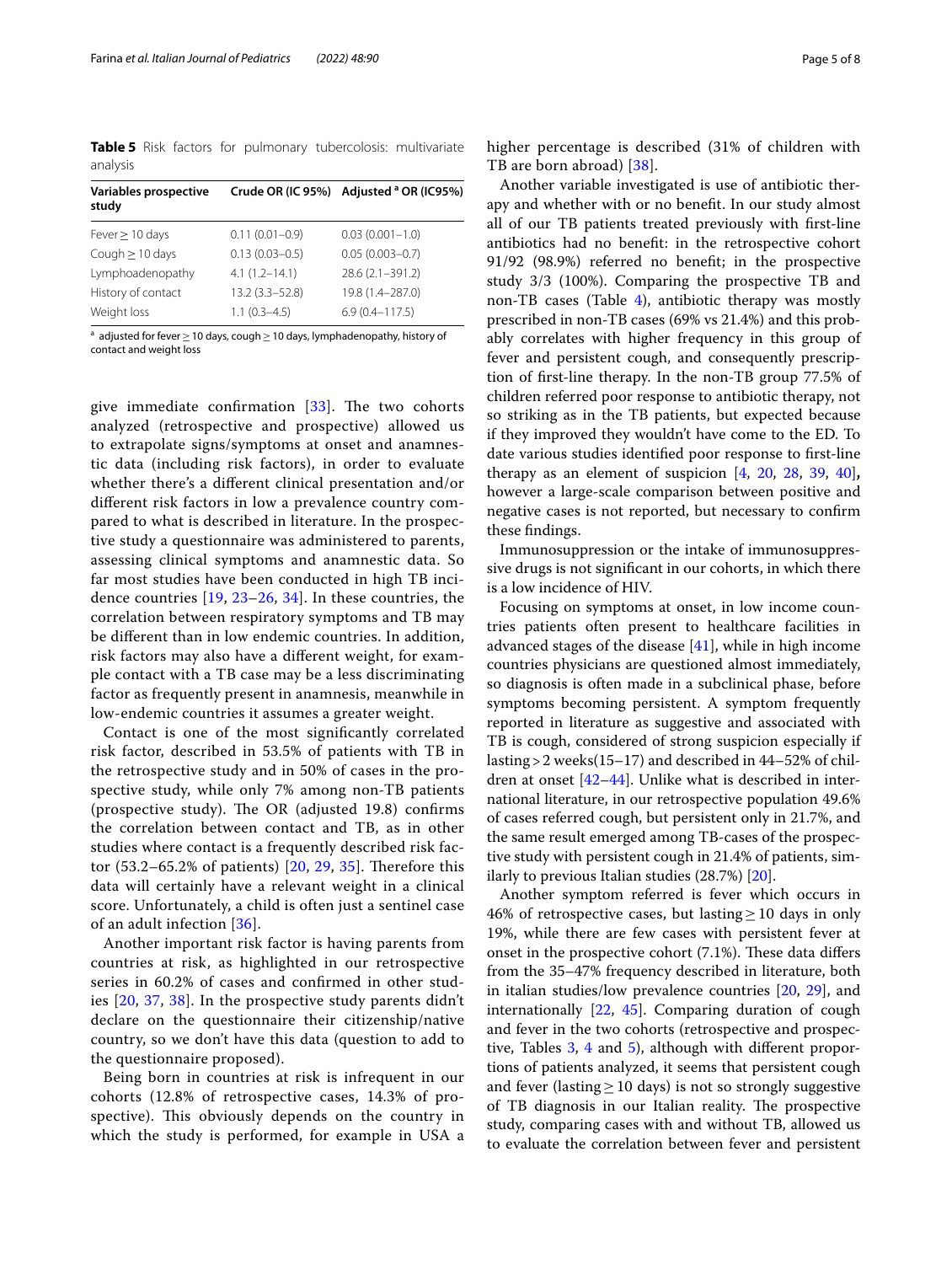cough with the diagnosis of TB, and it seems to confrm this poor correlation. In the multivariate analysis the OR with a value of 0.03 for fever  $\geq 10$  days, and 0.05 for cough  $\geq$  10 days shows an almost protective effect for TB, so they seem more related to other diagnoses. These findings can have 2 diferent explanations: on one hand, diagnosis is often made in a subclinical phase, and this allows treatment in early stages of the disease; on the other hand, the low prevalence determines a lower probability that a child with a persistent cough and fever will have TB in our reality.

Another variable analyzed is lymphadenopathy, which is not always a symptom that lead to suspect TB, but if persistent despite frst-line therapies and isolated symptom, needs to exclude Non-Tuberculous Mycobacterium infection. In clinical scores proposed for the diagnosis of TB lymphadenopathy is usually included, and frequency at onset is described (19.8–23.8%) [[29](#page-7-7), [46\]](#page-7-25). In our retrospective analysis 15.9% of cases had lymphnode involvement at onset, while in the prospective cohort lymphadenopathy was referred in 42.9% of TB cases compared to 15.5% of non-TB, with an OR of 28.6 (95%CI 2.1–391.2), so probably it's a symptom that could have a greater weight in our population and is likely underestimated. The very large CI95% is related to the low sample size and less accurate estimate.

Weight loss, which international studies reported in 22.6–27% of cases [[29,](#page-7-7) [42\]](#page-7-22), was reported in 9.7% of patients in the retrospective analysis, similarly to what is described in low prevalence countries like Italy (9.9% of cases) [[20](#page-7-11)]. The prospective analysis, on the other hand, highlights a higher frequency (21.4% in TB cases, 19.7% non-TB cases). However it's not a discriminating factor for diagnosis, therefore in our screening process it won't have a signifcant weight.

Another symptom usually associated with TB is asthenia, in some studies in 36.6% of patients [\[29](#page-7-7), [41](#page-7-21)], while from our retrospective cohort it seems less frequent(15.5% of cases). In the prospective study instead it's equally described both in patients with (50%) and without (60%) TB, therefore it doesn't discriminate positive patients from negative ones. This higher frequency may be related to the questionnaire submitted to parents, which points out a less alarming symptom compared to others (such as fever, cough, lymphadenopathy).

Chest pain is another symptom typically associated with pleuritic involvement [[17\]](#page-7-26), mostly described in older children, as the ability to express this symptom is diferent [[19\]](#page-7-1). Our retrospective case study with 7.1% of cases confrms the incidence described in the national studies (5%) [[20\]](#page-7-11). In the prospective study 1/14 (7%) TB patients presented chest pain at onset, 11/71 (15%) non TB patients, with no statistically diference. However, in the

questionnaire it was associated with cough symptom, but as these symptoms aren't always related, it will be better to separate them (proposed questionnaire in Additional File [1\)](#page-6-14).

Hemoptysis and night sweats are rarely reported symptoms in our retrospective cohort (2.6% and 1.8% of cases respectively), similarly to other italian studies (haemoptysis 2.7%, night sweats 1% cases) [\[20\]](#page-7-11) and international ones [[10,](#page-6-8) [47\]](#page-7-27). In the prospective cohort night sweats are never described in TB cases, and described in 33.8% of non-TB cases, probably linked to fever symptom. Therefore, these variables are not clinically relevant for early diagnosis.

We fnally analyzed diagnostic tests performed, considering retrospective data (larger sample with 226 patients). Both Mantoux and IGRA were positive in most patients (92.9% and 95.6% respectively), while only 42.2% were culture positive. Although culture is gold standard for active TB diagnosis, it's lack of positivity must not delay the diagnostic-therapeutic process, considering children's higher risk of progression to disease after infection [\[7,](#page-6-5) [8,](#page-6-6) [29](#page-7-7), [48–](#page-7-28)[51\]](#page-7-29). Low sensitivity and specifcity of microbiological tests is related to the paucibacillary nature of pediatric TB, with only 20–50% of pulmonary TB cases being culture positive [[52\]](#page-7-30). Bacterioscopic test was positive only in 18% of cases, compatible with it's low described sensitivity (60%)(45), while PCR was positive in 37.6% of our patients, similarly to other studies reports (30.4–32%) [\[20](#page-7-11), [35](#page-7-14)].

# **Conclusion**

Our study highlighted that in our country, at low TB prevalence, pulmonary TB has a diferent clinical pattern. Persistent cough and fever are less frequently reported in our patients, while signifcant risk factors pointed out are contact history with TB case and lymphadenopathy. Another element of suspicion, although not statistically signifcant in our study because of small sample size, is poor response to antibiotic therapy in TB patients. Anamnestic data like child's and parents' origins are also crucial. In order to validate a clinical score for pulmonary TB in a low prevalence country like Italy, it's necessary to review risk factors that must guide the diagnostictherapeutic workup. In our population with low HIV and TB prevalence, the most correct inclusion criteria could be the following: Fever lasting≥10 days; Cough lasting≥10 days; Poor response to antibiotic therapy; Lymphadenopathy; Mantoux and/or IGRA positive; Chest X-ray suspected for TB; History of contact with TB case.

It's necessary to increase sample involving more Centers in order to validate a clinical score that allows a promptly diagnosis, limiting the number of diagnostic tests where unnecessary**.** From this preliminary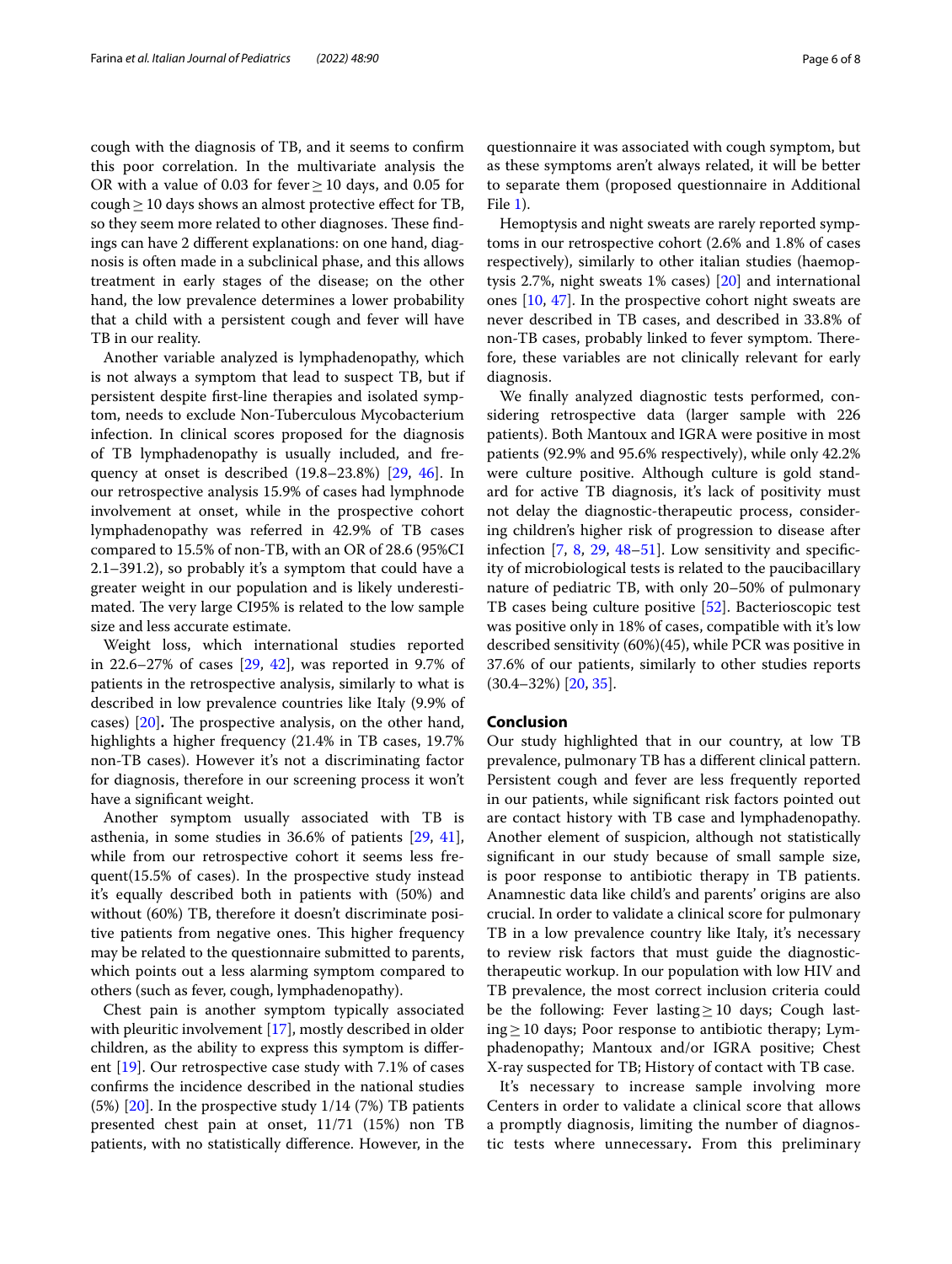analysis, its feasibility emerged, albeit with some variations both in terms of the inclusion criteria, and on the questionnaire (illustrated in Additional File [1](#page-6-14)).

Finally, only the comparison between cases with and without TB on a larger sample will be able to confrm or highlight the red fags that must lead us to suspect TB in order to avoid unnecessary risks of interpersonal transmission, particularly in overcrowded places like ED waiting rooms.

#### **Abbreviations**

ED: Emergency Department; IGRA: Interferon-gamma release assay; IRCCS: Istituto di Ricovero e Cura a Carattere Scientifco (Scientifc Institute for Research, Hospitalization and Healthcare); TB: Tuberculosis.

## **Supplementary Information**

The online version contains supplementary material available at [https://doi.](https://doi.org/10.1186/s13052-022-01288-5) [org/10.1186/s13052-022-01288-5](https://doi.org/10.1186/s13052-022-01288-5).

<span id="page-6-14"></span>**Additional fle 1:** Anamnestic questionnaire proposed in our study.

## **Acknowledgements**

Not applicable

#### **Authors' contributions**

EF and UR conceptualized and designed the study, coordinated and supervised data collection, interpreted data, drafted the initial manuscript, provided critical review and revision of the manuscript, and wrote the fnal manuscript; CDA performed statistical analysis, interpreted data, contributed to conceptualizing the study and participated in the design of the study, drafted with EF and UR the initial manuscript, reviewed and revised the initial manuscript; LL and EB contributed to conceptualizing the study and participated in the design of the study, collected the data, reviewed and revised the initial manuscript; MLCA, AR, PR, AV, and MR contributed to conceptualizing the study, provided study supervision, reviewed and revised the initial manuscript. All authors read and approved the fnal manuscript.

#### **Funding**

No external funding for this manuscript was received. All phases of this study were supported by Bambino Gesù Children's Hospital, IRCCS, Rome, Italy.

#### **Availability of data and materials**

The datasets generated and analysed during the current study are not publicly available due privacy protection but are available from the corresponding author on reasonable request and subject to the permission being obtained from Ospedale Pediatrico Bambino Gesù, IRCCS, Rome.

# **Declarations**

#### **Ethics approval and consent to participate**

The study was approved by the institutional ethics committee of the Bambino Gesù Children's Hospital, IRCCS, Rome, Italy. All methods were carried out in accordance with the ethical standards as laid down in the 1964 Declaration of Helsinki and its later amendments or comparable ethical standards. In the prospective study a written informed consent was obtained from all participants or from a parent and/or legal guardian for participants under 16. In the retrospective study patients accessing in the Emergency Department sign their consent to the processing of personal data also for scientifc purposes.

#### **Consent for publication**

Not applicable.

The authors declare that the research was conducted in the absence of any commercial or fnancial relationships that could be construed as a potential confict of interest.

#### **Author details**

<sup>1</sup> Unit of Internal Medicine, Celio Military Hospital, Rome, Italy. <sup>2</sup> Clinical Pathways and Epidemiology Unit, Bambino Gesù Children's Hospital, IRCCS, Rome, Italy. <sup>3</sup> Division of Immunology and Infectious Diseases, Department (DPUO), University-Hospital Pediatric, Bambino Gesù Children's Hospital, IRCSS, Rome, Italy. 4 Department of Emergency and Clinical Pediatrics, Bambino Gesù Children's Hospital IRCCS, Rome, Italy. <sup>5</sup> Medical Direction, Bambino Gesù Children's Hospital, IRCSS, Rome, Italy.

Received: 24 February 2022 Accepted: 27 May 2022 Published online: 13 June 2022

#### **References**

- <span id="page-6-0"></span>WHO. Global Tubercolosis Report. 2020. [WHO web site] [https://www.](https://www.who.int/publications/i/item/9789240013131) [who.int/publications/i/item/9789240013131](https://www.who.int/publications/i/item/9789240013131). Accessed 2021 22 October.
- <span id="page-6-1"></span>2. WHO Implementing the End TB Strategy: The essentials. 2015. [WHO web site] [https://www.who.int/tb/publications/2015/end\\_tb\\_essential.pdf.](https://www.who.int/tb/publications/2015/end_tb_essential.pdf) Accessed 2021 22 October.
- <span id="page-6-2"></span>3. D Dodd PJ, Yuen CM, Becerra MC, Revill P, Jenkins HE, Seddon JA. Potential effect of household contact management on childhood tuberculosis: a mathematical modelling study. Lancet Glob Health. 2018;6(12):e1329-e1338. http://doi.org/[https://doi.org/10.1016/S2214-](https://doi.org/10.1016/S2214-109X(18)30401-7) [109X\(18\)30401-7](https://doi.org/10.1016/S2214-109X(18)30401-7).
- <span id="page-6-13"></span>4. Vessière A, Font H, Gabillard D, Adonis-Koffi L, Borand L, Chabala C, et al. Impact of systematic early tuberculosis detection using Xpert MTB/RIF Ultra in children with severe pneumonia in high tuberculosis burden countries (TB-Speed pneumonia): a stepped wedge cluster randomized trial. BMC Pediatr. 2021;21(1):136. [https://doi.org/10.1186/](https://doi.org/10.1186/s12887-021-02576-5) [s12887-021-02576-5](https://doi.org/10.1186/s12887-021-02576-5).
- <span id="page-6-3"></span>5. Sayedi SM, Seddiq MK, Rashidi MK, Qader G, Ikram N, Melese M, et al. Active household contact screening for tuberculosis and provision of isoniazid preventive therapy to under-fve children in Afghanistan. PLoS ONE. 2020;15(10): e0240031. [https://doi.org/10.1371/journal.pone.02400](https://doi.org/10.1371/journal.pone.0240031) [31](https://doi.org/10.1371/journal.pone.0240031).
- <span id="page-6-4"></span>6. Fox GJ, Dodd PJ, Marais BJ. Household contact investigation to improve tuberculosis control. Lancet Infect Dis. 2019;19:235–7. [https://doi.org/10.](https://doi.org/10.1016/S1473-3099(19)30061-1) [1016/S1473-3099\(19\)30061-1](https://doi.org/10.1016/S1473-3099(19)30061-1).
- <span id="page-6-5"></span>7. Shah M, Dorman SE. Latent Tuberculosis Infection. N Engl J Med. 2021;385(24):2271–80.
- <span id="page-6-6"></span>8. Schaaf HS, Michaelis IA, Richardson M, Booysen CN, Gie RP, Warren R, et al. Adult-to-child transmission of tuberculosis: household or community contact*?*. Int J Tuberc Lung Dis. 2003;7:426–31.
- <span id="page-6-7"></span>9. Marais BJ, Gie RP, Schaaf HS, Hesseling AC, Obihara CC, Starke JJ, et al. The natural history of childhood intra-thoracic tuberculosis: a critical review of literature from the pre-chemotherapy era. Int J Tuberc Lung Dis. 2004;8:392–402.
- <span id="page-6-8"></span>10. Cruz AT, Starke JR. Clinical manifestations of tuberculosis in children. Paediatr Respir Rev. 2007;8(2):107–17. [https://doi.org/10.1016/j.prrv.2007.](https://doi.org/10.1016/j.prrv.2007.04.008) [04.008](https://doi.org/10.1016/j.prrv.2007.04.008).
- <span id="page-6-9"></span>11. Chan PC, Shinn-Forng Peng S, Chiou MY, Ling DL, Chang LY, et al. Risk for tuberculosis in child contacts. Development and validation of a predictive score. Am J Respir Crit Care Med. 2014;189(2):203–13. http://doi. org/[https://doi.org/10.1164/rccm.201305-0863OC.](https://doi.org/10.1164/rccm.201305-0863OC)
- <span id="page-6-10"></span>12. Nolt D, Starke JR. Tuberculosis Infection in Children and Adolescents: Testing and Treatment. Pediatrics. 2021;148(6): e2021054663. [https://doi.org/](https://doi.org/10.1542/peds.2021-054663) [10.1542/peds.2021-054663](https://doi.org/10.1542/peds.2021-054663).
- <span id="page-6-11"></span>13. Tuberculosis in: Kimberlin DW, Brady MT, Jackson MA, eds. Red Book: 2018 Report of the Committee on Infectious Diseases. American Academy of Pediatrics 31st; ed.; 2018: pag 829- 53.
- <span id="page-6-12"></span>14. Lighter J, Rigaud M. Diagnosing childhood tuberculosis: traditional and innovative modalities. Curr Probl Pediatr Adolesc Health Care. 2009;39:61–88. <https://doi.org/10.1016/j.cppeds.2008.12.003>.